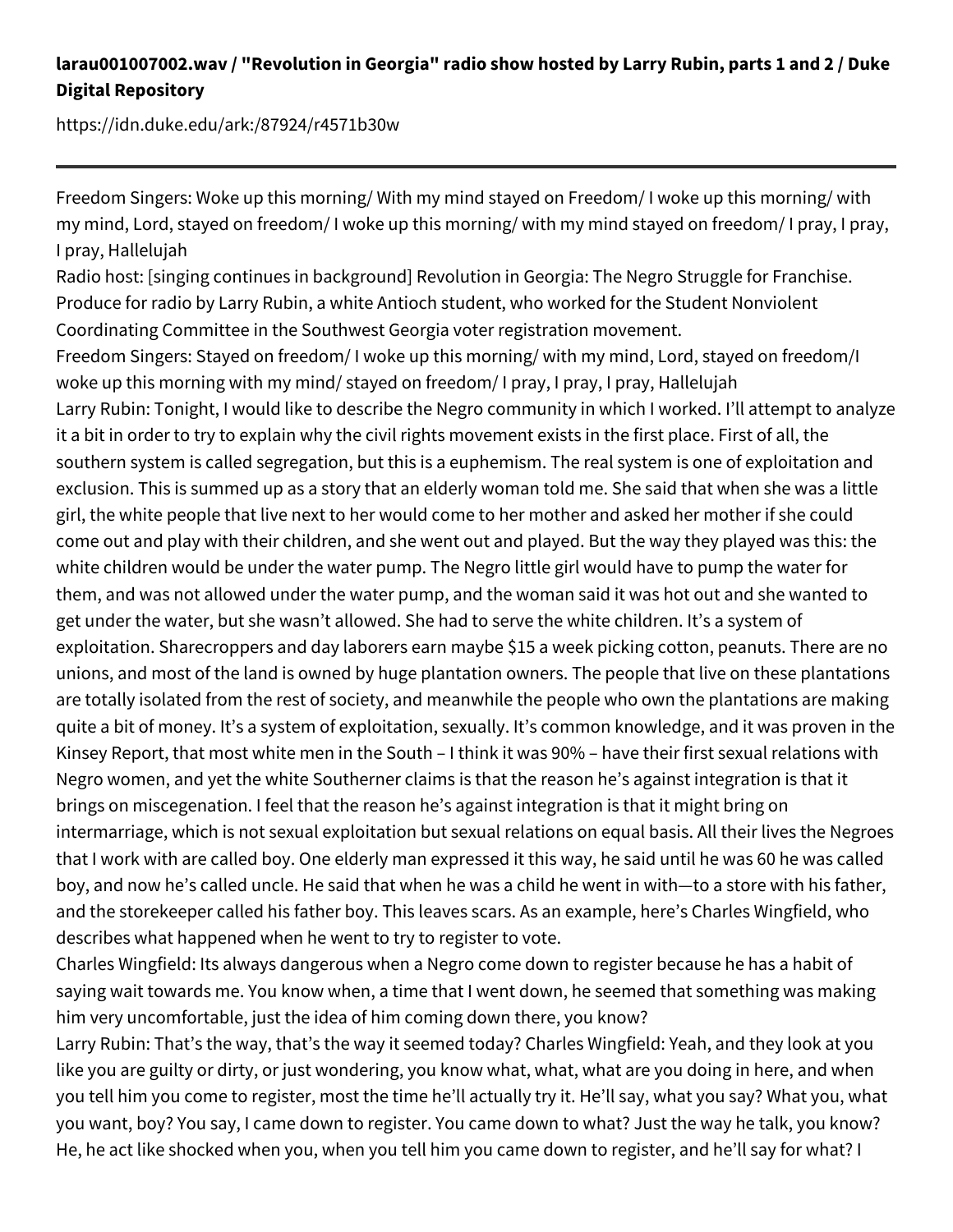looked down, and he say, what you want boy? I said, I came down to register. He said what, for the Army. You know, is the first thing he said, the Army. And I said no, I registered for the Army already. I came down to register to vote today.

Larry Rubin: the Negroes in the community in which I worked constantly expressed to me of the seemingly arbitrary power of life and death held by the white man. Here, Dr. Anderson, who is the head of the Albany movement, describes incidents that have created this fear.

Dr. W.G. Anderson: I can yet remember so vividly, and it hasn't been too long ago the Negro was shot down on the courthouse steps in Baker County, and who is tied to the back of an automobile and dragged around. I can remember very vividly, as early as last year, a Negro who was in jail in Bainbridge, Georgia because he said he would vote against Marvin Griffin if he was out of jail and could vote, was beaten and died. That he can commit such dastardly crimes, and be given a license to do it, the Sheriff, like Johnson down in Baker County, to lynch Negro and be elected to office the next year. Zeke Matthews can walk into a church where a voter registration meeting is going on and disrupt the service, create chaos and confusion, and the license to carry that pistol and still be the sheriff in the same county.

Larry Rubin: however, if the southern way of life does not provide fair wages for the Negro, it does provide a custom by which the white people for whom he works will give him their old clothes and small loans when needed. This is a system that I would call paternalism. Many white people whom I spoke to justified the southern system by saying they take care of their Negroes. But I observed, the Negroes who got the castaway clothes were in fact the white people's Negroes. They had to grin and scratch and say "Yassa Boss" in just the right way, and they could take part of any civil rights or human rights activities. The system of paternalism is a great enemy of the movement because people are afraid to give up getting these cats we close in order to gain something that is not immediate like the right to vote. This is my paternalism also can be very vicious. A good example of this occurred after church was burned down near Terrell—in Terrell County, near Dawson. The white community of Dawson decided they would rebuild the Negro church. They got a lot of publicity about it nationwide, praising them for this act. But this was just the old system working again because, in order for the whites to rebuild the church, the Negroes had to give up their deed to it, and they had to give up all right to use the church as they please. They cannot hold any voter registration meetings there from now on. Here Jack Chatfield, a SNCC worker, talks about this. He's explaining the situation to the people in Terrell County, who are meeting in a tent which is on the site where another church used to stand. It too was burned down

Jack Chatfield: And, course you, you why, I think you know, probably heard a story about I Hope, we may have mentioned I Hope last week, didn't we? That, the white man with using the insurance money, and all of, all, all, all of the building funds. There are all kinds of rules, things like he refused to give them a tile floor. He refused to allow us the church at all and, see, coupled, refusing to do anything to enlarge the church is the fact that they won't take any more money, outside help. There is going to be donated labor, which means of course, the boss man will say, I donated my boys for Saturday. Means they're going to work on Saturday to rebuild the church. This is, this is a, this is almost as worse: what is going on now is just about as worse is burning down a church. It's really just, it's a—it's the type crime that's been committed down here for centuries. Larry Rubin: And the crime that has been committed for centuries is essentially this: a whole people have been robbed of their right to determine their own lives. A young Negro man growing up in the South is faced with a situation where he soon learns that he is very little control over own his actions or his own destiny. He learns that all power is in the hands of the white man. He learns that there's very little he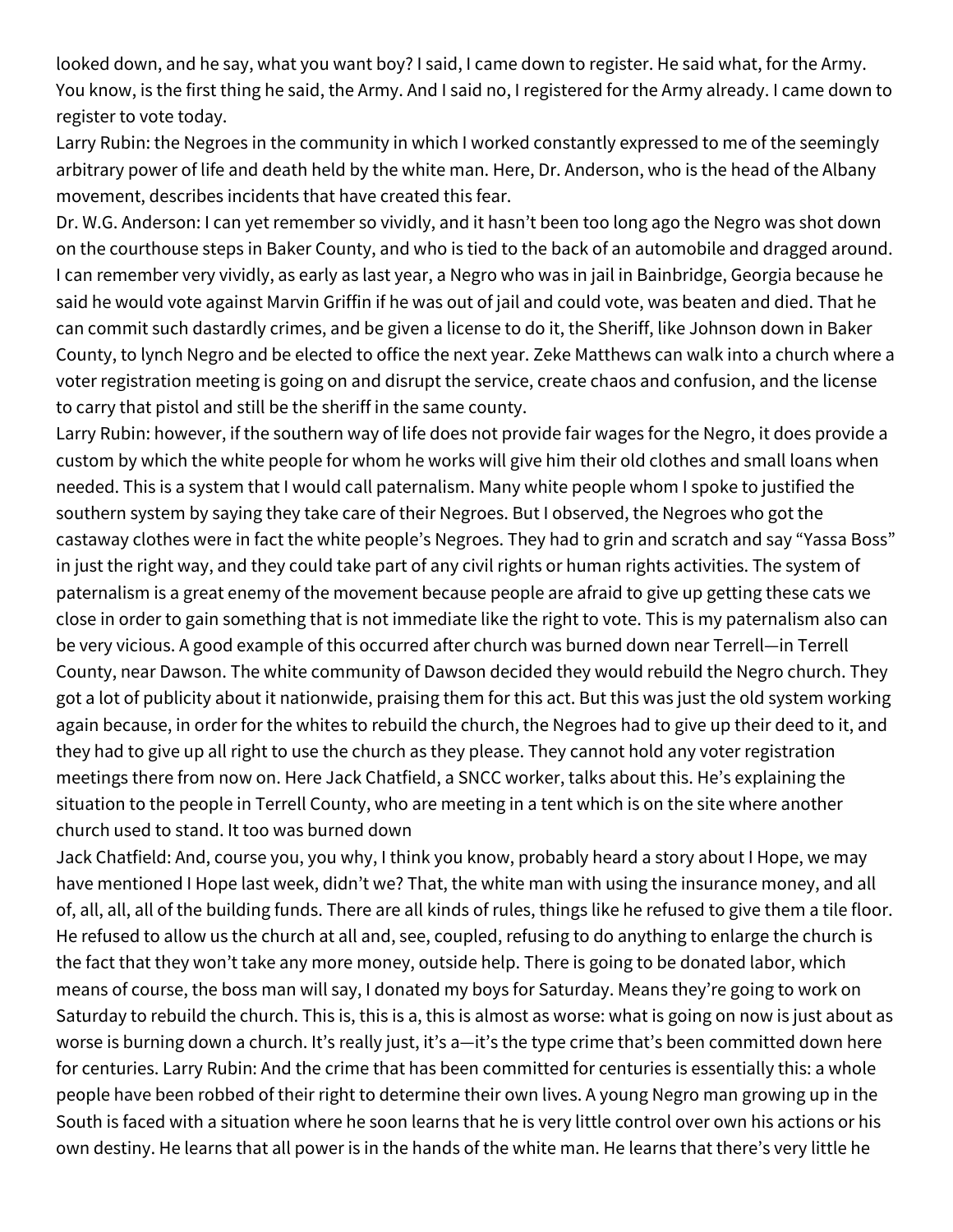can do, no matter how smart he is. No matter how motivated he is, there is very little he can do to advance himself. Any people overcome the system individually in the traditional way: in bars. The Negro family in the South is largely maternalistic. Is the woman who is the stable part of the family. She's the one that takes care of the kids. Also she's the one who mostly has steady employment. It's a lot easier for a Negro woman to get a job as a maid and has steady work than for a Negro man to get work, let's say in the fields. In order for Negroes to get the benefits from what I have previously called paternalism, they not only have to give up their claims to human dignity, they have to work with the whites against other Negroes getting human dignity. For example, twice in the South I was arrested on the complaints of Negroes. Once—this is a typical example in both cases—three of us were canvassing in Bronwood, Georgia and we went into a store that was managed by a Negro. As we were in the store the deputy sheriff came and he, he gruffly asked the store owner if we are bothering him, and he asked him, didn't he want to press charges against us for trespassing. The Negro replied in the way he's been taught to reply to the things white people say, Yassa boss. And all of this happens in a society which teaches that anyone can make it, which teaches the Great American dream of rugged individualism and of individual achievement. The closest resemblance that I could find the southern way of life as it applies to Negroes is a passage from a book called Survival in Auschwitz, which is written by a, a man who was an inmate in the Auschwitz concentration camp and who survived. He said that the Jews there didn't hate the Nazis. They didn't, they didn't hate their situation. They simply accepted it because they knew that there was no hope. They, they felt they were being punished, they felt that they are being assigned a way of life, and once you give up all hope you simply adjust the best way you can to the situation. You try to live in any way possible. Negroes adjust by saying, Yassa boss. By arresting civil rights workers. In this context, going down to the courthouse and registering to vote takes on tremendous significance because it's not only Negroes demanding their rights as citizens—and the rights of citizenship, but it is, it is Negroes claiming that they are humans. It is Negroes going to the courthouse and facing this white man, but most of the people that I met feel resentment, and understand that they are in fact not inferior. Charles Wingfield, the Negro high school student to whom I referred previously, visited New York and wrote a letter back to Lee County, which was read at one of our mass meetings. Unidentified man reading letter: Dear Lee Countians, you are living in a society where the color from man's skin controls his activities. It limits his friends and confines him to a particular area in which he is to live, and in most cases, he is isolated in the worst living area. It forbids him to go to the part in places in the city or town in which he lives. It keeps one from getting some of the better jobs in matter how great his abilities are to do the job. And as a result of this it robs us of all our constitutional rights. I went to New York a few days ago [unsure: (15:18)] New York is wonderful but somehow the city didn't mean much to me, and yet I spent almost all the time I was there walking around the streets, watching the people and wondering about them. To me they did not seem terribly offended, millions of people riding around the same buses and subways without thinking about who they were sitting next to. People walking the streets, bumping into each other. I got sheer pleasure going into coffee shops, lunch counters seeing all kinds and shapes of people, meeting and talking. We were sitting there side-by-side perfectly calm. There is no fuss or disturbance. I think of you all the time and miss you, miss all of you terribly. There is no place like home. Yours in the struggle, Charlie. Larry Rubin: when I describe my experiences too many people in the North, especially well-meaning white people, ofttimes there's a great deal of, almost anger, at the fact that I use terms 'white man' and 'Negro' so much, but the point I'm trying to get across is that people in the South think in terms of the black race and the white race. The Negroes express all their frustrations at having no jobs, and having poor living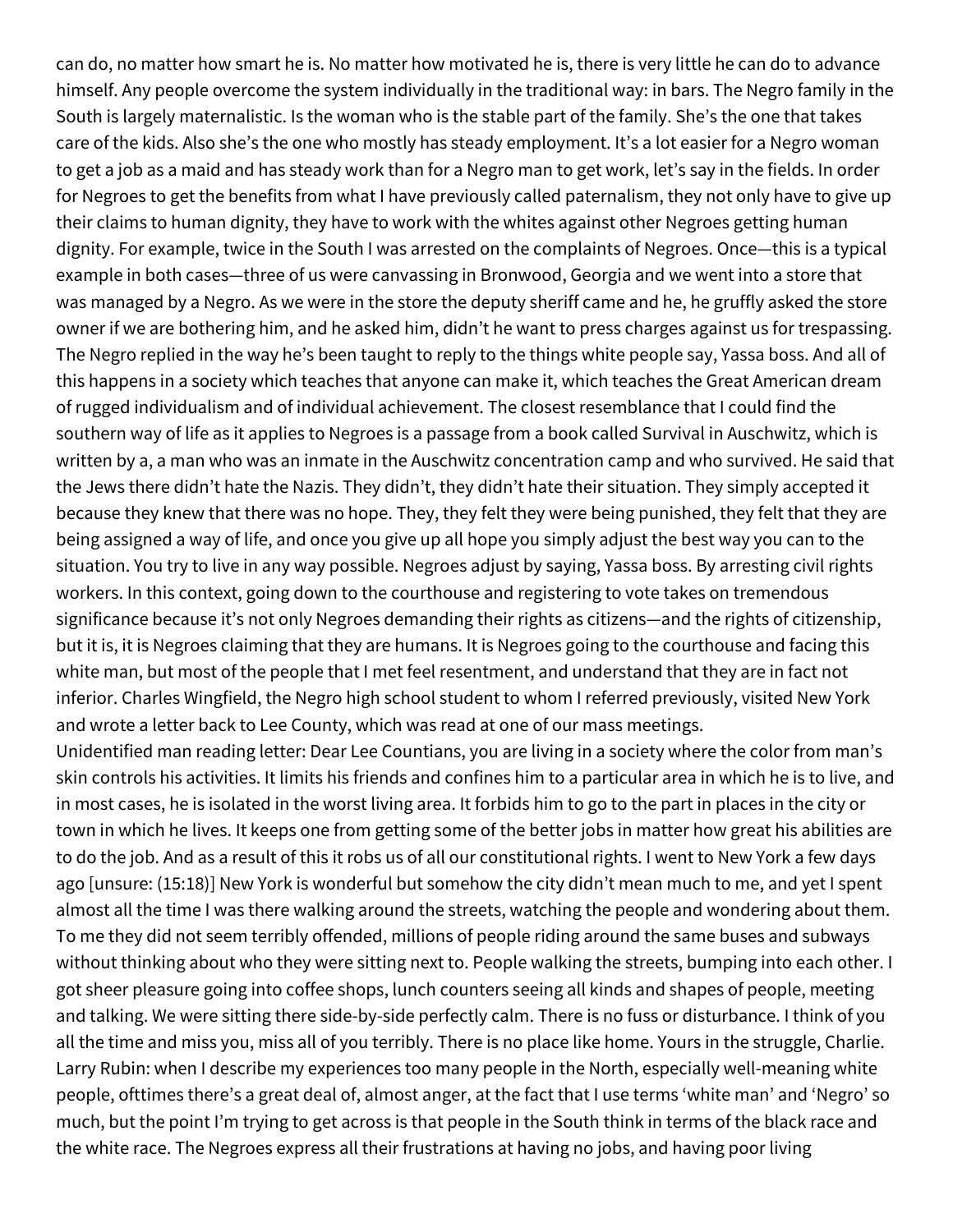conditions in terms of their resentment towards white people. James Baldwin tells audiences this, this joke about, about how Lone Ranger and Tonto were surrounded by Indians and the Lone Ranger asked Tonto, what should we do? And Tonto turns to him and says, what do you mean we, white man? Baldwin is, is trying to get across that, that white liberals shouldn't assume that the Negro is with him. I think the Negro's attitude towards the white, and especially how he feels the white feels towards Negroes, I think this is best expressed in a story that Dr. Anderson told.

Dr. W.G. Anderson: to my colored friends had to you honorary-colored folks, a story that was told to me by a little colored boy who decided that he wanted to see what it would be like to be white for just a little while, and so he went home one evening and got down in the basement got into his daddy's Lyme and he powdered himself all over and he ran upstairs, and he said, mommy, mommy look at me I'm a white boy! And she took him down and tanned his hide good, and when his daddy came home, mommy told daddy, and daddy took him into the basement and tanned his hide good again! He went upstairs in his mama asked him, will how was it to be white? He said, while I see what it's all about: I was white for 15 minutes and I hate to Negroes already. [laughter]

Larry Rubin: when I first arrived, I tried to talk to many rural Negroes about registering to vote, but they just responded to me the way experience had taught them to respond to all white men, with a subservient, Yassa boss. I didn't understand at that time. I became very angry and irritated and frustrated, but then I was forced to reevaluate myself. It, it's very hard to explain, but I was acting like a white man: I was stiffly selfconscious and seem to have the attitude that I had come from above to bring freedom. This is much more subtle than a feeling of racial supremacy, but is the result of 300 years of cultural barriers. Breaking down these barriers is a part of the movement also. I had to cease being white and start being human. After a while begin to understand my role. First of all, it was to be the Negroes white men. As an example, at many mass meetings the Rev. Charles Sherrod, who was the head of the project, would bring me up to the front of the church and shake my hand, and he would tell the people, look, here's a white person who is shaking the hand of a Negro. I have to, I had to be the brunt of frustrations and anger, which were directed at all white people. In a way this was very dehumanizing because this role did not recognize my own individuality. I was simply a white skin to a large extent. I had to find fulfillment in other than in activity that would tend to build my ego. I like to spend the last part of this, of this evening discussing very briefly of the divisions that exists within the Negro community in which I worked. Essentially there are two divisions: the middle-class professionals, who are just teachers a few ordained ministers and very few principals, and one or two white, uh—one or two businessman, and most people who are rural county farmers. In the past, these rural people look to the professionals in the principals to be there leaders. But when the movement has come, it has shown great division between the two groups. The erstwhile leaders to a large extent don't support the movement. A good example of this, our Negro public school principals who work for white boards of directors – white boards of supervisors. John O'Neill tells what happens when he tried to go to high school to talk to some of the students by registering to vote.

John O'Neal: we went over to see the principal of Lee County training school to ask him if we could, you know, if he had a list of the names of the kids in Lee County schools who are old enough to vote, and I—if we could walk around and talk to some of the kids that are in school, and try to get them to go down and register. I said, this is the place that most of them come together, you know and, we didn't expect to get a good answer from him, a positive answer but we thought we go and see anyway, and it took about 20 minutes to say no. And he said it in about five or 10 different ways, and he stopped every time someone's